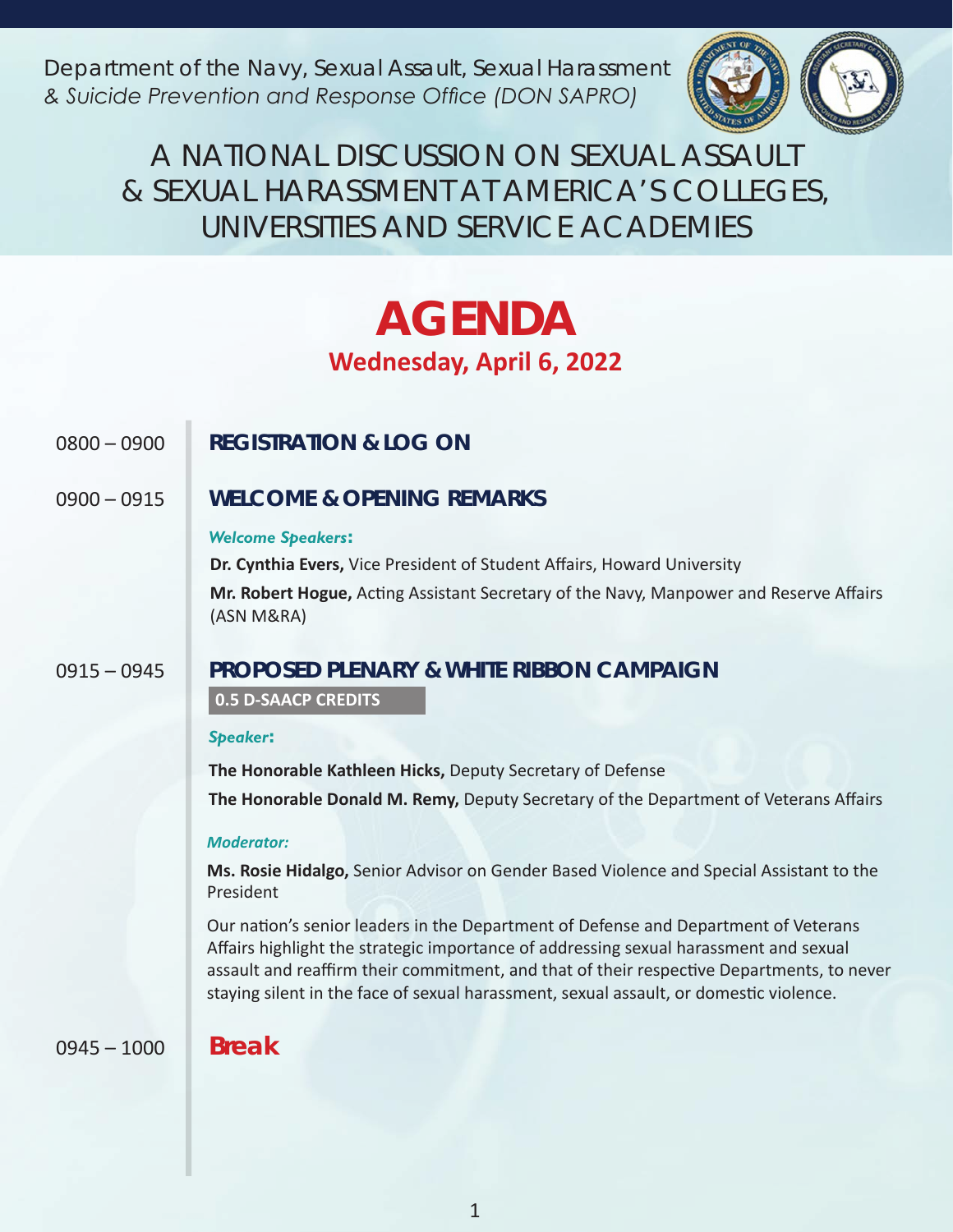Achieving Culture Change through Healthy Climates



hosted by Department of the Navy, Sexual Assault, Sexual Harassment and Suicide Prevention & Response Office and Howard University



# 1000 – 1055 **EMERGING CHALLENGES: STUDENT PERSPECTIVES ON TACKLING CYBER HARASSMENT**

 **1.0 D-SAACP CREDITS**

### *Panelists (4 Students):*

**MIDN 1/C Blaise DeOliveira,** U.S. Naval Academy **Ms. Anna Morson,** University of Connecticut **Ms. Julia Cilleruelo Fernandez del Moral,** Indiana University/Purdue University Indianapolis **C2C Jennifer T. Bahna,** U.S. Air Force Academy

### *Moderator:*

**Dr. Dana Kabat-Farr,** Dalhousie University

A conversation among students across a diverse range of academic contexts on the challenges of preventing and responding to cyber harassment. Students will discuss the nature of online harassment experiences and tangible tools for addressing and mitigating these harmful behaviors.

# 1055 – 1100 **Break**

# 1100 – 1115 **INSIGHTS ON PREVENTING SEXUAL VIOLENCE IN HIGHER EDUCATION**

**0.25 D-SAACP CREDITS**

*Senior Leader Speaker:*

**VADM Sean Buck,** Superintendent, U.S. Naval Academy

Join the Superintendent of the U.S. Naval Academy for a brief and thoughtful commentary designed to ignite dialogue and innovation on how institutions of higher education can lean forward in addressing and preventing sexual violence.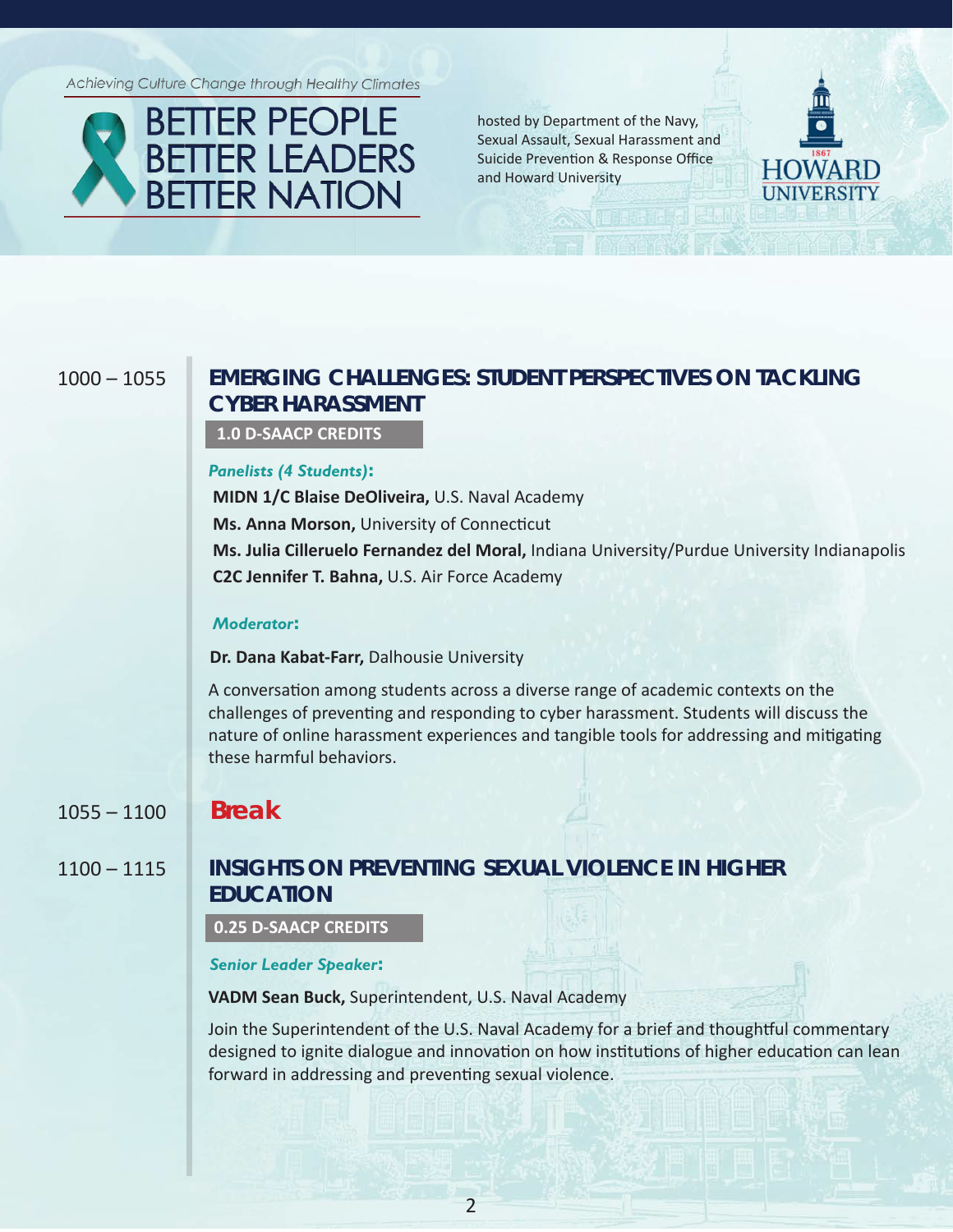# A NATIONAL DISCUSSION ON SEXUAL ASSAULT & SEXUAL HARASSMENT AT AMERICA'S COLLEGES, UNIVERSITIES AND SERVICE ACADEMIES

# 1115 – 1200 **FIRESIDE CHAT: ADVANCING THE FIGHT AGAINST SEXUAL VIOLENCE**

 **0.5 D-SAACP CREDITS**

### *Panelists:*

**The Honorable Carlos Del Toro,** Secretary of the Navy

**Dr. Wayne Frederick,** President of Howard University

# *Moderator:*

# **TBA**

A conversation between leaders in education and the military on the future of violence prevention, the intersection between diversity/inclusion and innovation, and the critical skills students and service members need to compete and win in the 21st century.

# 1200 – 1215 **Break**

# 1215 – 1300 **CONGRESSIONAL PANEL**

 **0.75 D-SAACP CREDITS**

### *Panelists:*

**Senator Thom Tillis TBD**

# *Moderator:*

# **BG(r) Richard Gross**

Join our nation's most senior leaders for thought-provoking insights on advancing sexual harassment and sexual assault prevention in higher education.

# 1300 – 1315 **Break**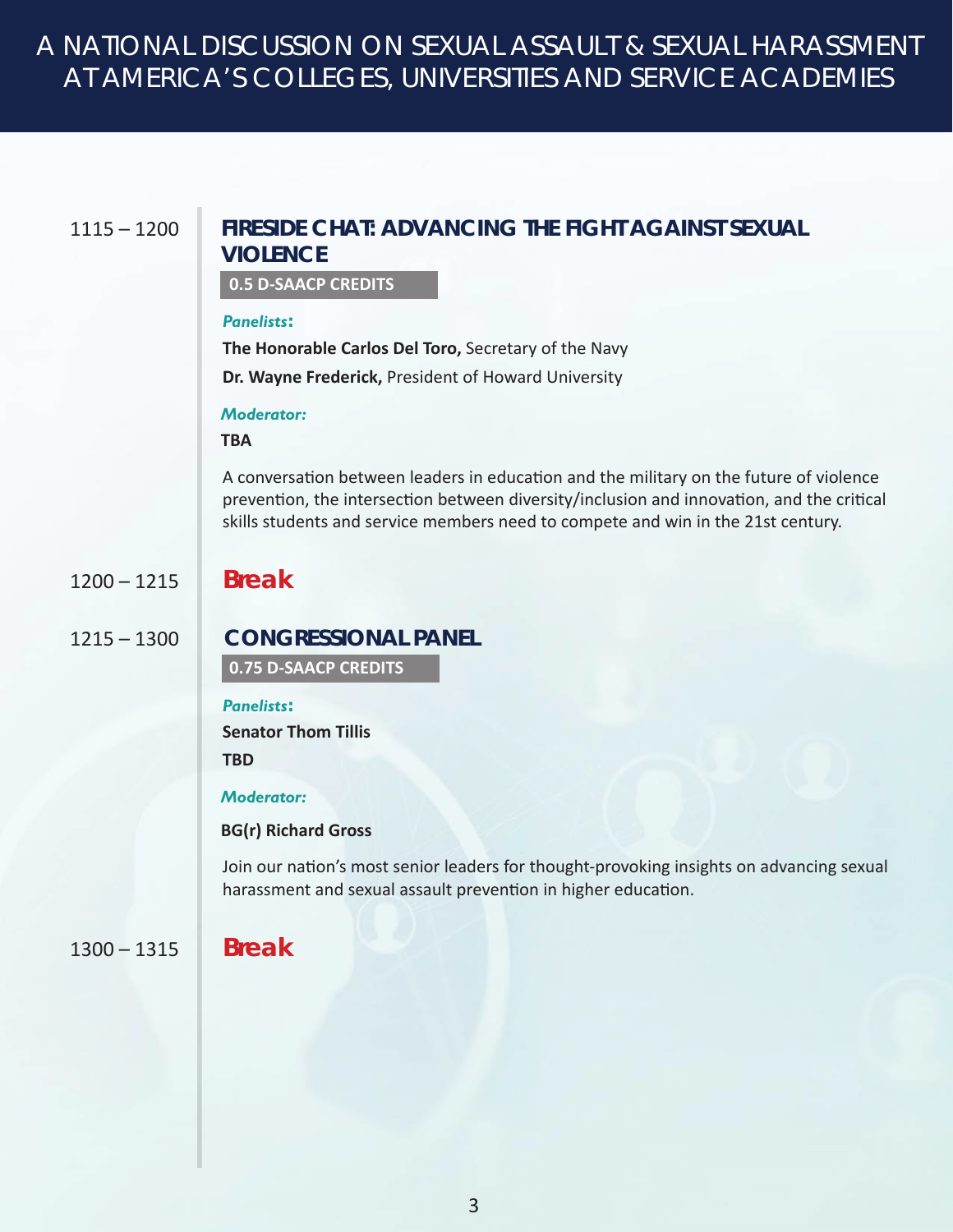# **AGENDA**

# 1315 – 1415 **TOPIC 1: LEVERAGING VALUES TO PROMOTE POSITIVE CULTURE CHANGE**

## **1.0 D-SAACP CREDITS**

### *Panelists:*

**Dr. Lynne Bowes-Sperry,** Cal State East Bay

• *Giving Voice to Values in the Face of Sexual Harassment*

**BG John Kline,** U.S. Army Center for Initial Military Training

• *Instilling Core Values in Military Recruits*

**Dr. Vicki Banyard,** Rutgers University

• *Strengths-based Approaches to Violence Prevention*

# *Discussant:*

**Dr. Jessica Gallus,** DON SAPRO

# *Key Learning Objectives:*

- Understand the benefits of values-based prevention approaches
- Identify violence prevention efforts that reduce training fatigue and backlash
- Define the critical skills needed to engage in courageous conversations
- Identify methods for increasing buy-in for engaging in violence prevention efforts

# 1415 – 1430 **Break**

# 1430 – 1530 **TOPIC 2: NOVEL APPROACHES FOR BUILDING HEALTHY WORKPLACES 1.0 D-SAACP CREDITS**

# *Panelists:*

**Mr. David Yamada,** Suffolk University

• *Creating Healthy Workplaces*

# **TBD**

• *Developing Accountable Leaders to Promote Sexual Assault Reform*

**Ms. Keetah Salazar-Thompson,** United States Agency for International Development

• *Creating Respectful, Inclusive, and Safe Environments (RISE)*

# *Discussant:*

**Dr. Kelley Bonner,** National Oceanic and Atmospheric Administration